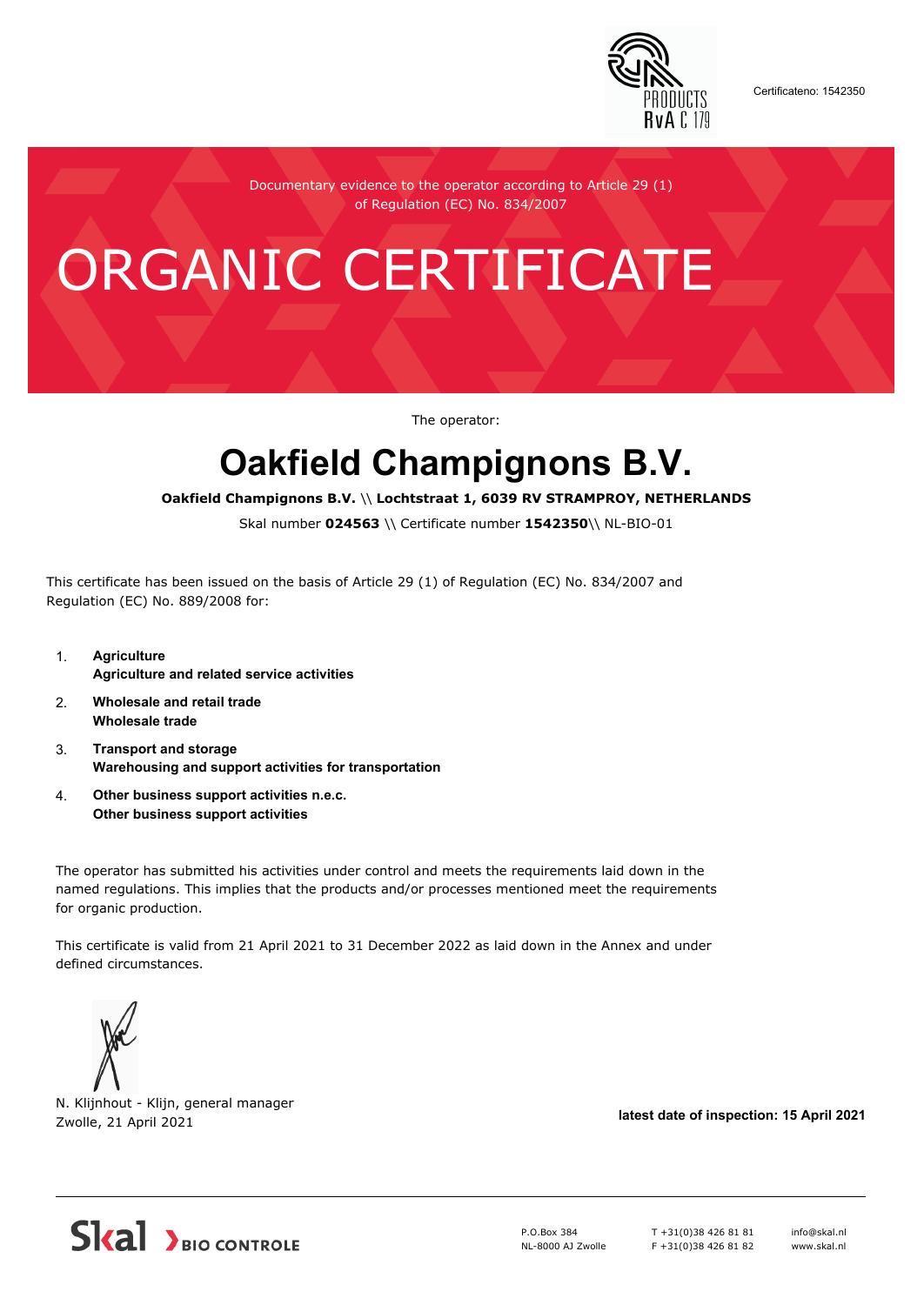## **Annex**

**Oakfield Champignons B.V.** \\ **Lochtstraat 1, 6039 RV STRAMPROY, NETHERLANDS** Skal number **024563** \\ Certificate number **1542350** \\ NL-BIO-01

This operator has been certified for the following products or processes under

## **certificate number 1542350**

|                                          |         | <b>Agriculture and related service activities</b>            |          |      |
|------------------------------------------|---------|--------------------------------------------------------------|----------|------|
| number                                   |         | definition                                                   | category | size |
|                                          | 01.29.2 | cultivation of mushrooms                                     | Organic  |      |
|                                          |         | 01.29.2.2 Cultivation of shiitake                            | Organic  |      |
|                                          |         | 01.29.2.3 Cultivation of oyster mushrooms                    | Organic  |      |
| <b>Other business support activities</b> |         |                                                              |          |      |
| number                                   |         | definition                                                   | category | size |
| 82.92                                    |         | Pack, packing, sorting                                       | Organic  |      |
|                                          |         | Warehousing and support activities for transportation        |          |      |
| number                                   |         | definition                                                   | category | size |
| 52.10                                    |         | <b>Warehousing and storage</b>                               | Organic  |      |
| <b>Wholesale trade</b>                   |         |                                                              |          |      |
| number                                   |         | definition                                                   | category | size |
| 46.31                                    |         | Wholesale of vegetables and fruits and of<br>edible potatoes | Organic  |      |
| number                                   |         | definition                                                   | category | size |
| 45552                                    |         | Witte champignons, kastanje<br>champignons                   | Organic  |      |